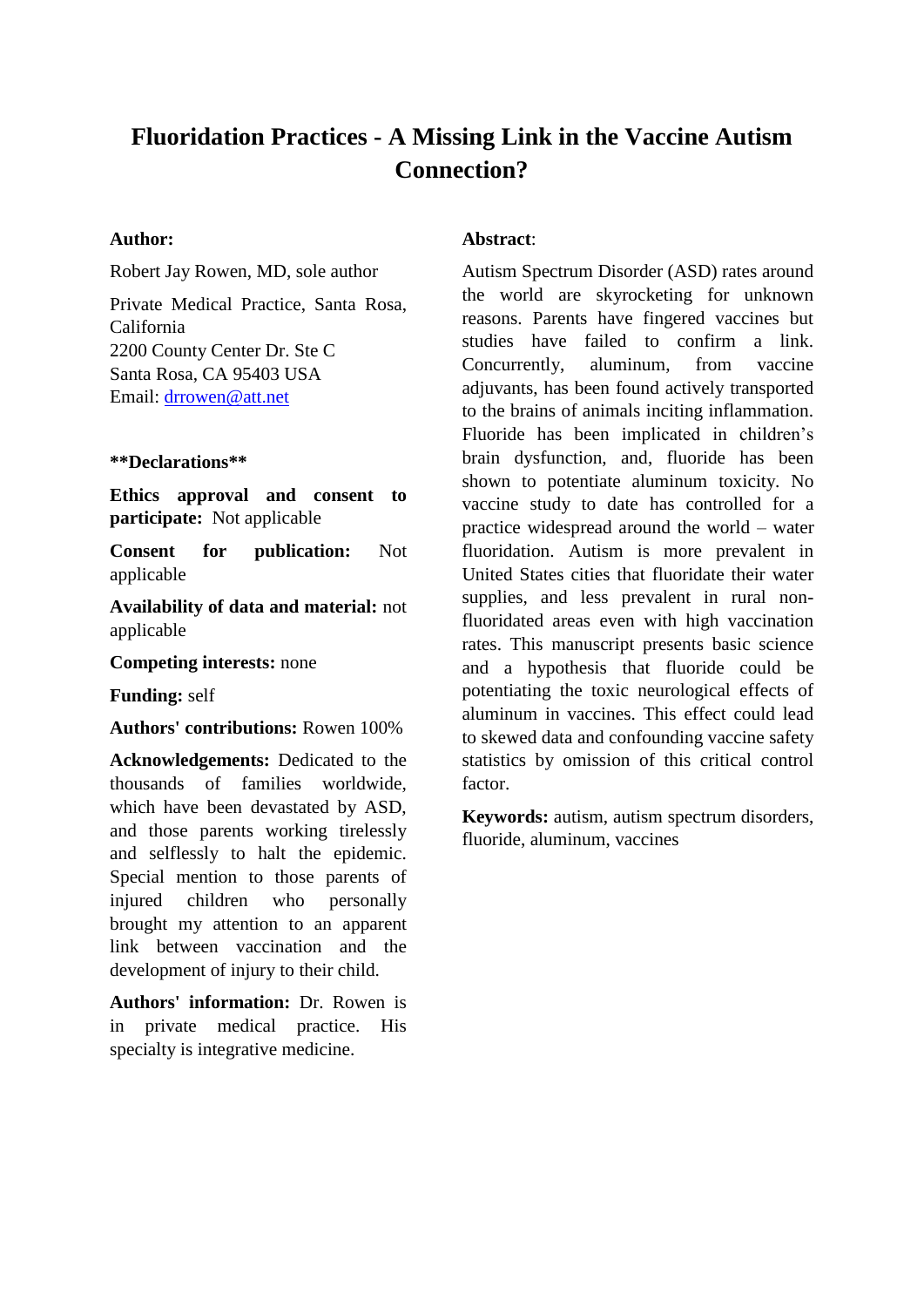## **1.1 Background**:

There is no accepted scientific explanation for the huge rise in ASD incidence. Parents and many professionals have long suspected vaccines, but the medical literature is full of reports that vaccines are not the cause. However, in many reports, the vaccine recipients are compared to adjuvants and "non-antigen" recipients for controls. This begs the question if such "safety" studies should have been accepted for publication at all.

Many researchers have pondered the issue considering toxins, diet, genetics, and especially the hot vaccine controversy. Some studies implicate vaccines or thimerosal therein. One review found a high correlation between mercury exposure and autism *(1).* Another review totes "shifting hypotheses" in an unproven vaccine story *(2).* (For example, the National Academy of Sciences reported no apparent connection between vaccines and autism *(3)*.) The United States has seen enormous political fights regarding mandatory school vaccines. Many parents attended legislative sessions (California SB 277 hearings) contemplating forced vaccination. They presented their autistic children, demanding no forced vaccinations. Medical professionals have told many parents that since the regression to autism occurred so much later than the vaccines there are no connections. Consequently, parents' experiences/observations are discarded. The "no-connection theory" remains the prevailing paradigm regarding vaccination. Could there be a missed vaccine/autism connection missed by synergism of toxins?

Toxin synergism is especially hard to study. There are too many confounding

factors. However, we have clues about toxin synergism from study in which the combined LD1 each of mercury and lead killed 100% of animals *(4).*

This commentary proposes a theory connecting dots in vaccine/toxin/autism research. That is – the synergism of toxins, particularly related to fluoride and aluminum. Synergism of toxins has never been studied in any report on vaccines and autism.

## **2.1 The Toxins: Aluminum and Fluoride:**

The maximum FDA guideline for aluminum received in an IV is 25 mcg per day. The suggested aluminum per kg of weight permitted n is up to 5mcg. (so a 5 pounds baby (2.27 kg) should get no more than 11mcg of aluminum per day.) Anything that has more than 25 mcg of aluminum is \*supposed\* to have a label that says:

*WARNING: This product contains aluminum that may be toxic. Aluminum may reach toxic levels with prolonged parenteral administration if kidney function is impaired. Premature neonates are particularly at risk because their kidneys are immature, and they require large amounts of calcium and phosphate solutions, which contain aluminum.*

*Research indicates that patients with impaired kidney function, including premature neonates, who receive parenteral levels of aluminum at greater than 4 to 5 [micro]g/kg/day accumulate aluminum at levels associated with central nervous system and bone toxicity. Tissue loading may occur at even lower rates of administration. (5)*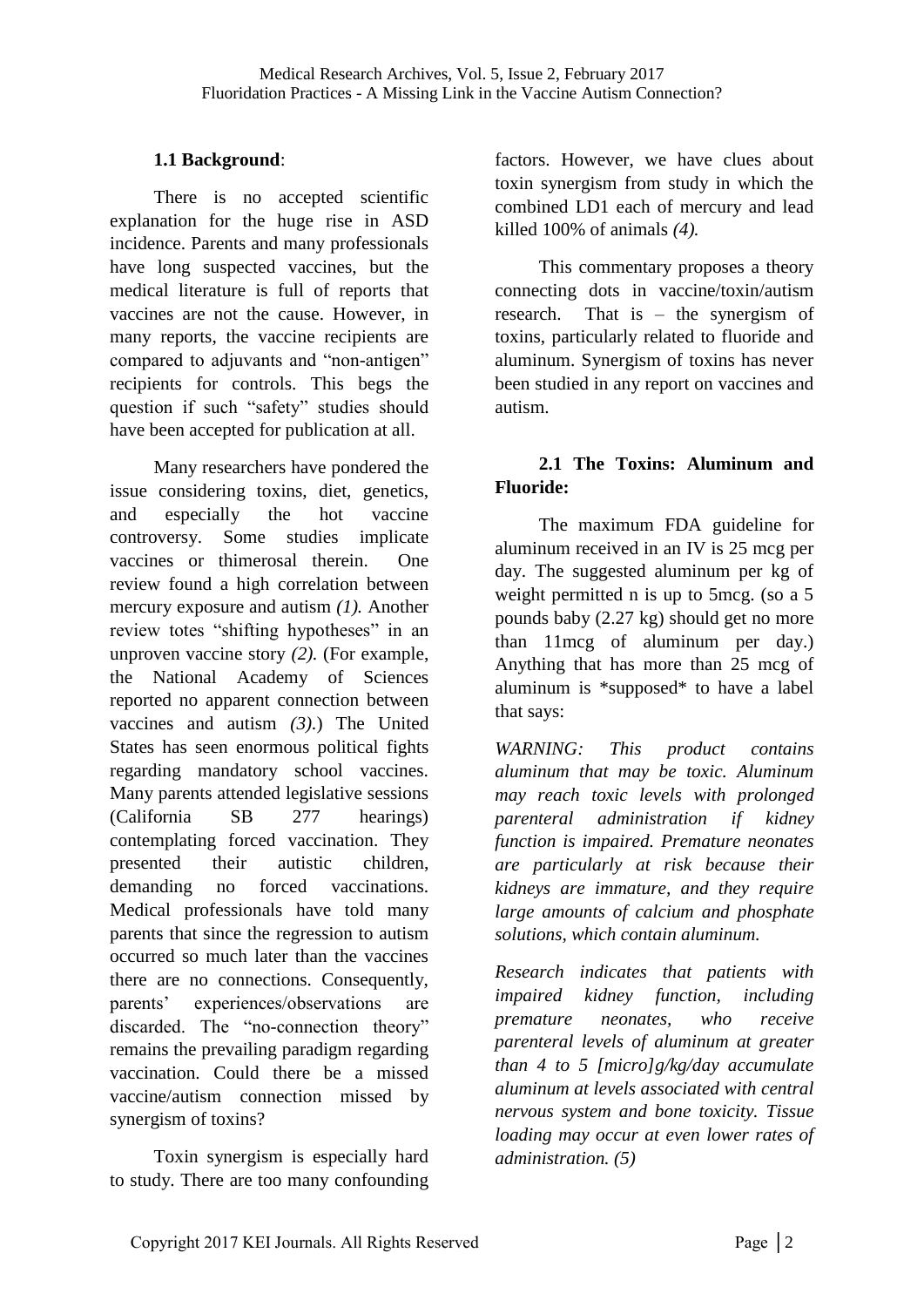Simple math provides the following FDA guidelines for maximum exposure to aluminum for healthy individuals:

8 pound, baby: 18.16 mcg of aluminum

15 pound, baby: 34.05 mcg of aluminum

30 pound, toddler: 68.1 mcg of aluminum

50 pound, child: 113 mcg of aluminum

350 pound adult: 794.5 mcg of aluminum

### **2.2 Aluminum in vaccines:**

Hepatitis  $B - 250$  mcg

DTaP – depending on the manufacturer. ranges from 170 to 625 mcg

Pneumococcus – 125 mcg

Hepatitis  $A - 250$  mcg

Pentacel (DTaP, HIB and Polio combo  $vacine$ ) – 330 mcg

Pediarix (DTaP, Hep B and Polio combo vaccine) –  $850$  mcg

Hib (PedVaxHib brand only) – 225 mcg per shot

 $HPV - 225$  mcg

At birth, most children are given the hepatitis B vaccination, which contains 250 mcg Al. This is some 14 times FDA safety guidelines for a day.

At well-child check-ups, it's common for 2 month, 4 month, 6 month etc., appointments to include up to 8 vaccinations that add up to more than 1,000 mcg of aluminum. By FDA guidelines, that amount isn't even safe for a 350-pound adult. Many children get up to 8 vaccinations a visit several times a year!

As early as 1996 The AAP (American Academy of Pediatrics) was warning about the potential for Al toxicity in children from various routes including oral, IV and even bladder irrigation. The report warned of bone build up and brain toxicity, complicated greatly in the presence of renal compromise *(6)*. Since, there has been compelling research published on the magnitude of the potential problem.

Shaw's group has recently reported on aluminum as a vaccine containing neurotoxin *(7).* His group reported: "(i) children from countries with the highest ASD prevalence appear to have the highest exposure to Al from vaccines; (ii) the increase in exposure to Al adjuvants significantly correlates with the increase in ASD prevalence in the United States observed over the last two decades (Pearson  $r=0.92$ ,  $p<0.0001$ ); and (iii) a significant correlation exists between the amounts of Al administered to preschool children and the current prevalence of ASD in seven Western countries, particularly at 3-4 months of age (Pearson r=0.89-0.94, p=0.0018-0.0248)."*(8)* 

Aluminum has recently been shown to be taken up by lymphoid cells and translocated to the brain by a "Trojan Horse" mechanism *(9).* Gherardi's group warns of long term slow brain accumulation of aluminum from adjuvants: "This strongly suggests that long-term adjuvant biopersistence within phagocytic cells is a prerequisite for slow brain translocation and delayed neurotoxicity."

Inbar's group recently reported that aluminum adjuvant alone, in amounts "equivalent to human exposure", induced behavioral abnormalities in female mice,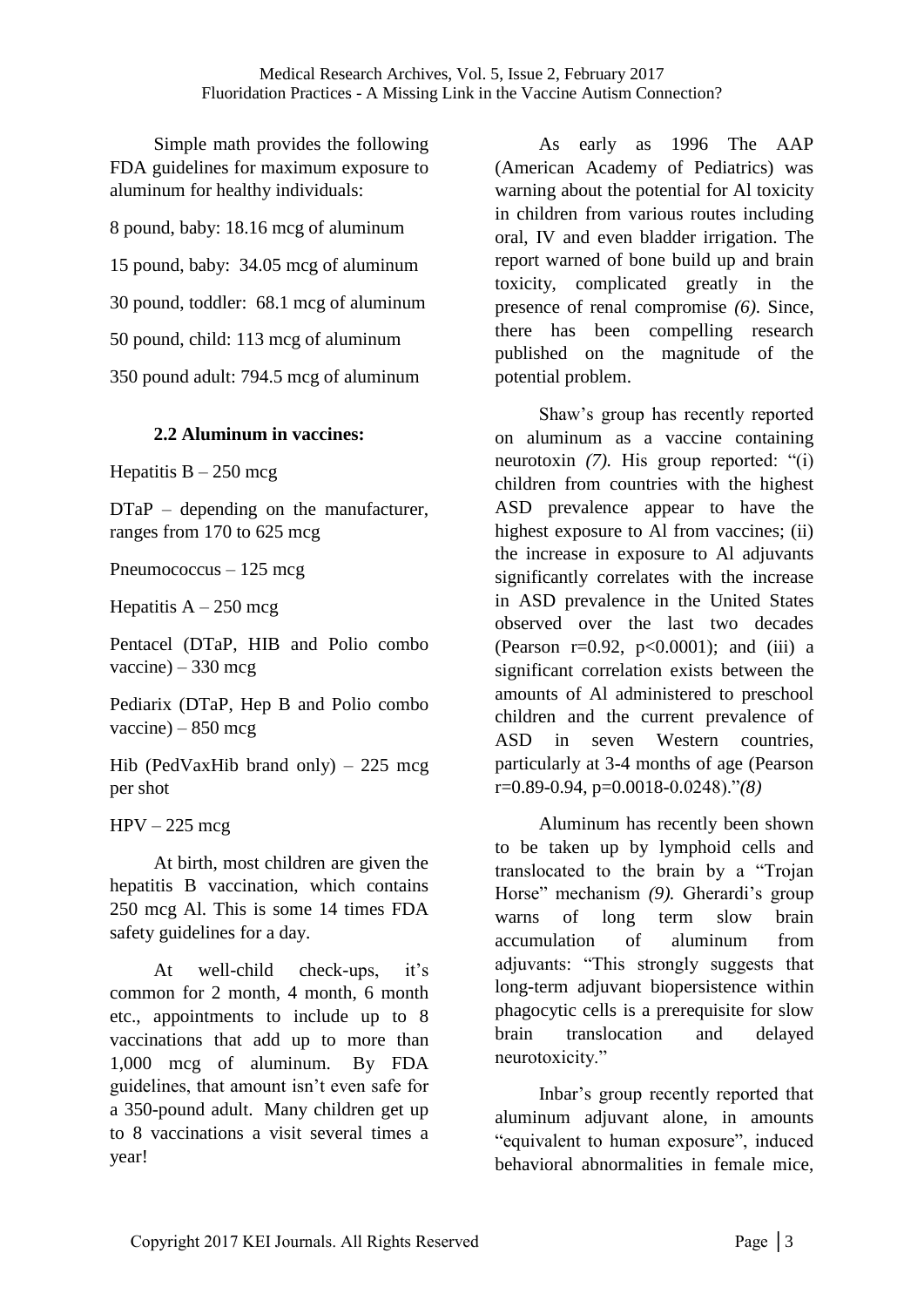whether administered as adjuvant alone or in the intact vaccine *(10).* They concluded, "It appears that Gardasil via its Al adjuvant and HPV antigens has the ability to trigger neuroinflammation and autoimmune reactions, further leading to behavioral changes."

A comprehensive review of aluminum in vaccines by Miller *(11)* raises concerns of safety beyond reasonable doubt. He cites: "Recent data by Perricone et al. *(12)* showed that aluminum adjuvants in vaccines have been linked to multiple sclerosis, systemic lupus erythematosis, chronic fatigue syndrome, Gulf War syndrome, macrophagic myofasciitis, arthritis, and autoimmune/inflammatory syndrome induced by adjuvants (ASIA syndrome), an autoimmune disease with neurological and cognitive manifestations. **Clinical symptoms associated with vaccineinduced autoimmunity can take months or years to manifest, much longer than the time intervals utilized in most vaccine safety studies.**" (emphasis added).

## **2.3 Fluoride and neurodevelopment:**

The Harvard School of Public health published a meta-analysis of fluoride exposure in Chinese children and IQ. It concluded, "The results support the possibility of an adverse effect of high fluoride exposure on children's neurodevelopment. Future research should include detailed individual-level information on prenatal exposure, neurobehavioral performance, and covariates for adjustment."*(13)* 

The same group further reported that Chinese community children "with stable

lifetime fluoride exposures supports the notion that fluoride in drinking water may produce developmental neurotoxicity, and that the dose-dependence underlying this relationship needs to be characterized in detail."*(14)*

A 2009 study supports these findings: "However, these aspects were more pronounced in animals given fluoride and aluminum together. Histological evidence showed deprival of neuronal integrity with higher magnitude in concurrent fluoride and aluminum exposure, as compared to fluoride alone. Thus, it can be concluded that aluminum appears to enhance the neurotoxic hazards caused by fluoride."*(15)*

Attention deficit hyperactivity disorder (ADHD) has features common to autism including: hyperactivity, impulsivity, sensory processing, behavior problems, impaired social skills, and symptoms that are inappropriate for developmental level *(16).* A USA report links the highest rates of ADHD to states with the most artificially fluoridated water: "State prevalence of artificial water fluoridation in 1992 significantly positively predicted state prevalence of ADHD in 2003, 2007 and 2011, even after controlling for socioeconomic status." *(17)*

## **2.4 Fluoride likely compounds Al toxicity:**

A 1998 animal study found that the presence of fluoride in drinking water enhanced aluminum uptake into the brains of rats and subsequent neurological deterioration *(18).* Aluminum fluoride  $(AIF_3)$  was found more toxic than sodium fluoride at equivalent fluoride ion doses. IgM intruded into the brains of the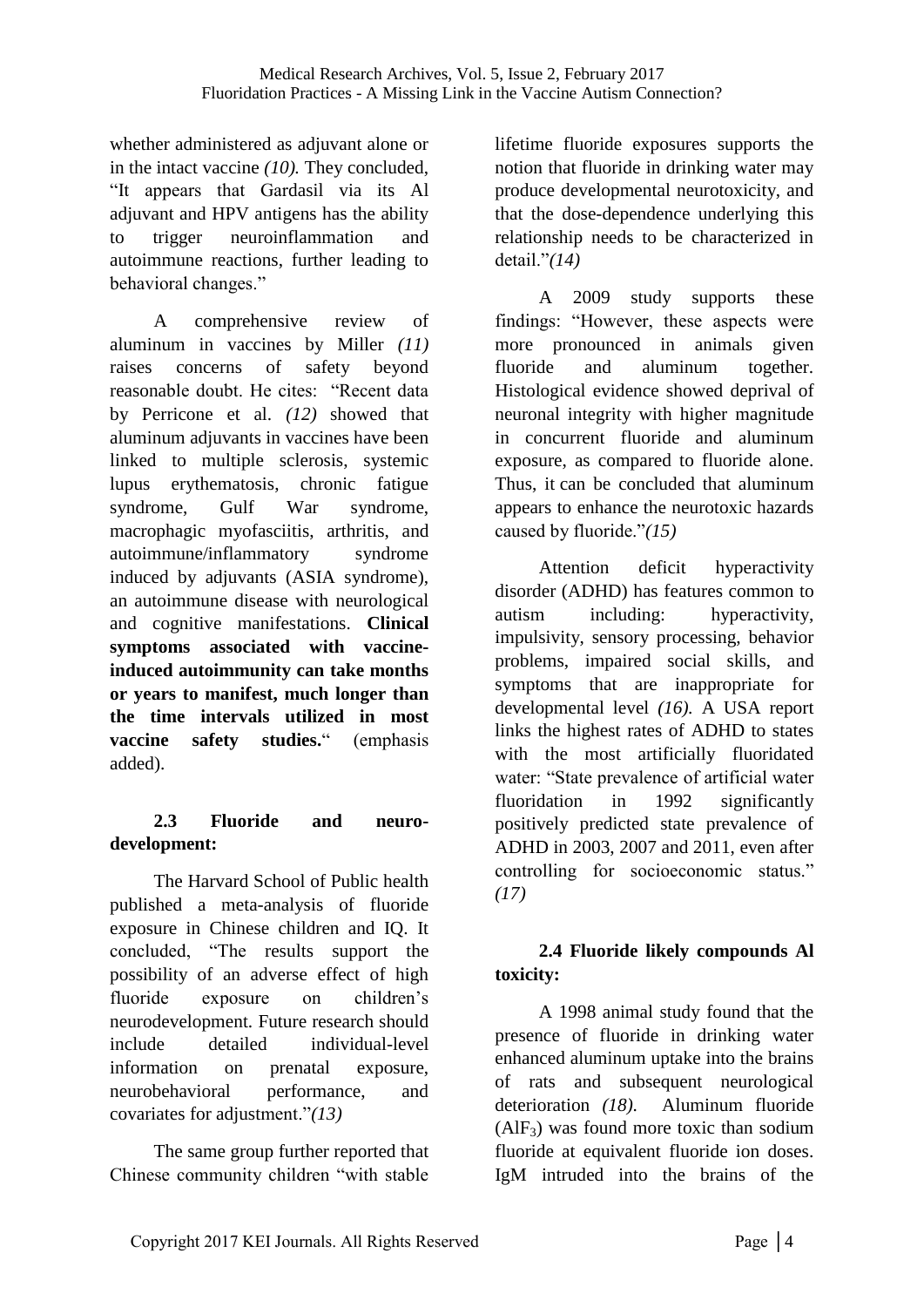afflicted animals, all suggesting synergism of the two toxic elements. An Israeli report published online *(19)* found "high concentrations" of aluminum ion when aluma particles were bathed in water with fluoride concentrations at 0.1 M.

Sodium fluoride is "corrosive to aluminum *(20)*." Trace amounts (microg g(-1) quantities) of fluoride ion are found to catalyze the dissolution of metallic aluminum in very slightly acidic or alkaline aqueous media *(21).* This level has long been considered the "optimal" level of fluoride in municipal water.

Additionally, fluoride and/or its reactive products are known to leach other toxic metals out of pipes including lead and metallic copper *(22)*, both of which are known neurotoxins. The presence of fluoride in a child from whatever source could be a heretofore-unknown catalyst, greatly potentiating metal (aluminum) toxicity respective to vaccines.

Most cities use fluoride compounds considered even more toxic than sodium fluoride to treat water – silicofluorides – as these are cheaper products. A recent review article *(23)* on environmental pollutants and infant mortality points out that silicofluorides are of significantly greater reactivity with aluminum than sodium fluoride.

Silicofluoride induces a chemical hydrolysis of aluminum oxide by the following equation:  $H_2SiF_6 + Al_2O_3 + 3$  $H_2O \rightarrow 2$  AlF<sub>3</sub> + SiO<sub>2</sub> + 4 H<sub>2</sub>O. This is an exothermic reaction, and hence would be expected to spontaneously occur in any situation where alum meets with such a fluoride compound, inclusive of in vivo.

Varner *(18)* reported aluminum fluoride to be more neurologically toxic

than fluoride itself. Children receiving aluminum by injection, and exposed to such silicofluorides in drinking water, therefore, might be expected to develop more of the more toxic ALF<sub>3</sub> moiety over time, placing them at greater risk of neurological injury.

Summary - The aluminum/fluoride interaction is disturbing. Aluminum is a constituent of many mandatory vaccines as alum particulate adjuvants. Fluoride appears to enhance its toxicity. Aluminum is highly connected to neural toxicity, as is fluoride itself. Use of vaccines containing aluminum adjuvants appears highly significantly associated with autism in developed countries. This begs the question, "Could fluoride alter alum to make it more neurotoxic than without fluoride?"

## **3.1 Autism trends in the United States and the exposure to fluoride**

It is reasonable to assume that there is close to universal compliance with vaccine guidelines in the USA for a broad general population. We should then look to geographical areas of autism occurrence to determine if fluoride exposure could be a variable factor.

1). Autism is more common in cities over rural areas *(24).* 2). Cities with among the highest reported rates of autism are: Los Angeles, San Francisco, Chicago, Salt Lake City, Minneapolis, Pittsburgh, and parts of New York. 3). All of these cities add fluoride to their water. 4). Fluoride has been added to the list of direct neurotoxins by authorities *(25).* 5). Fluoride has been shown to lower the IQ of children *(26)* and is associated with an increased prevalence of hyperactivity, part of the autism spectrum of disorders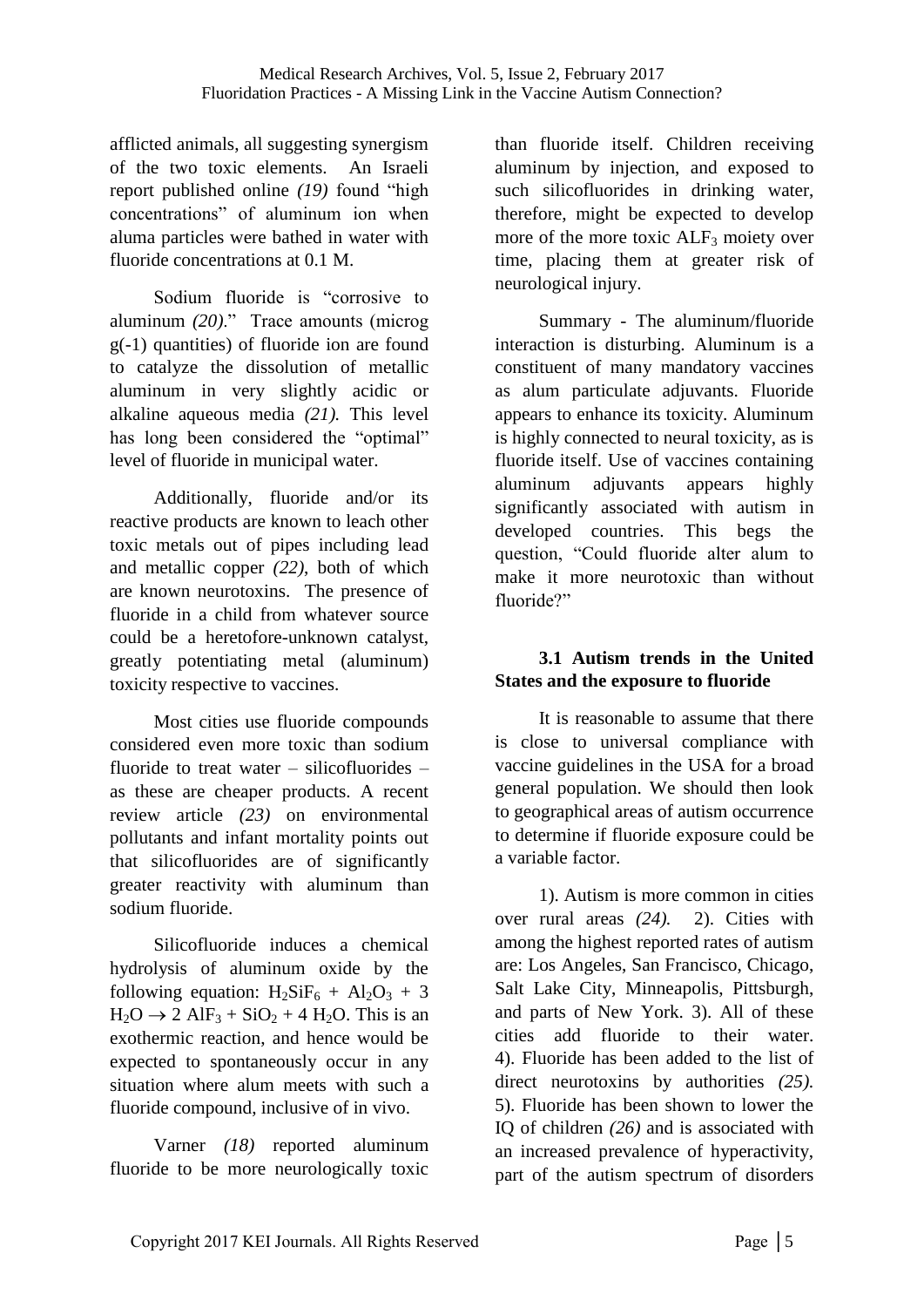*(27).* 6). Van Meter's group found clustering of autism in California cities. While the authors considered environmental causes, these were discounted; and the authors attributed the findings to educational status *(28).*  However, the clusters were largely in California cities with fluoridated water (Los Angeles and vicinity, Bay Area, etc.), which environmental toxic factor was not considered in the report.

Aluminum is carried by a "Trojan Horse" mechanism, from vaccine injection sites to the brain by the immune system *(9).* (Aluminum is taken up in the brain, progressively accumulates, and induces inflammation.) The authors state: "A Lot Must be Done to Understand How, in Certain Individuals, Alum-Containing Vaccines may Become Insidiously Unsafe". Fluoride could be an inciting factor.

I have personally received messages from doctors in third world countries perplexed by the huge rise in autism amongst peoples who never experienced the condition before vaccinations arrived. These include Nigeria, India, and Egypt. The doctors universally blame the huge push of vaccines into previously "virgin" peoples, virgin to both vaccines and to autism. These countries do not have national fluoridation implementation, as do countries like the USA. They also are not reported to have as much autism as do Western countries. (For example, India's autism prevalence is reported as about 1 in 250, and was not believed to even exist in India as late as the 1980s. *(29)*) The absence of fluoridation might be protecting their vaccinated population.

Poor vaccine controlling plagues autism research. From Inbar *(10),* "To date most human vaccine trials utilize aluminum (Al) adjuvants as placebos despite much evidence showing that Al in vaccine-relevant exposures can be toxic to humans and animals." Even the FDA documents that severe swelling and erythema is non-existent in vaccine saline controls vs. active Gardasil vaccine or its aluminum containing adjuvant used as control *(30).* There has not been a vaccine safety study that includes fluoride exposure as a control.

(Personal note - Additionally, there has never been a study on thousands of children fully vaccinated vs. a like number totally unvaccinated to determine allcause morbidity and mortality. Studies have examined the alleged deleterious effects of vaccines on children and come up with conflicting results. For example, Bach suggested the disappearance of common illness has led to the rise of chronic immune disorders *(31).* Other reports contradict his findings *(32)*.)

In America, neurodevelopmental disorder rates are skyrocketing. This is especially true in cities in contrast to the USA's "rural south", where there are plenty of vaccines, but less fluoridation. The Amish people of the Pennsylvania/Ohio area have little autism, and their well water carries little fluoride. Their vaccination rates are far lower than in conventional populations *(33).*

Countless parents visiting our outpatient office have insisted that their child was never the same after vaccination (and many apparent vaccine affected adults as well).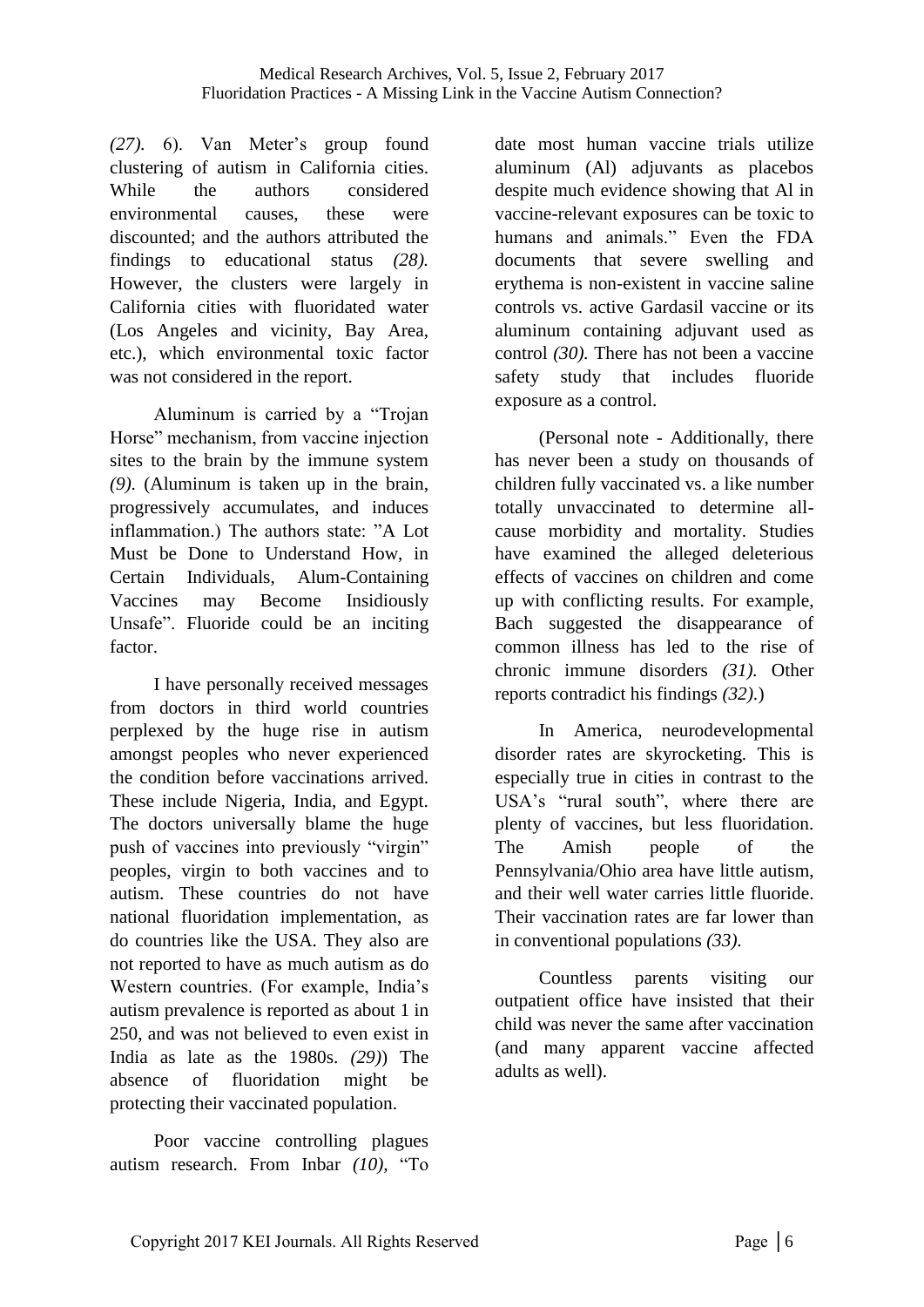### **4.1 Presentation of the hypothesis:**

"Vaccine research is compromised by overt failure to control for synergistic toxins, particularly fluoride and aluminum."

## **4.2 Testing the hypothesis:**

Testing the fluoride hypothesis is mechanically easy. However, it may prove politically difficult considering high degrees of political, emotional, economic, and corporate vested interests in maintaining the current paradigm. Vaccine manufacturers have been given carte blanche immunity (cannot be sued for vaccine induced injuries) for their products by the U.S. Congress *(34).* Recently, with the Disneyland measles outbreak, near hysteria has caused states like California to eliminate personal belief and religious exemptions for children entering school, creating untold grief in concerned parents. This paradoxically would make a study rather easy: many parents would certainly line up to include their children in a no-vaccine control group. (Many toxicity-minded physicians have been deluged with requests to provide legal medical waivers from parents opposed to vaccines (personal knowledge)). The current high rate of U.S. autism (about one in 68 children) would make studying this phenomenon easier than in the past.

Children could be recruited from areas that fluoridate and areas that don't fluoridate. Autism (and all cause morbidity/mortality) occurrences could be studied by conventional methods amongst four groups: 1) no fluoridated water/no vaccinations, 2) fluoridated water/no vaccinations, 3) conventional vaccinations/no fluoridation, 4)

fluoridation/conventional vaccinations. It would be necessary to have impartial referee(s) review and control cases of vaccinated children who do not complete the full schedule of vaccines due to any potential injury or behavioral regression. Conventional vaccination means the standard recommended vaccines according to schedule for school entry according to the US Centers for Disease Control. The study should follow the children for a minimum of 5 years after the schedule is complete. The children should be studied for all cause morbidity and mortality, inclusive of autism and immune and allergic diseases such as asthma and eczema.

There would be no issues with ethics in this study population. Parents opposed to vaccination would be eager to join, and the majority already vaccinate.

## **4.3 Canadian epidemiology support for the hypothesis**

In a WHO commissioned report on autism and developmental disorders, Mayada, et al. reviewed and published statistical data on autism incidence *(35).* USA nationwide incidence for autism (2009) was 110 per 100,000. Close to these years were three reports from Montreal, Canada. Incidence per 100,000 for three years reported was: 21.6 (2006), 25.4 (2010), and 64.9 (2006). Only 2.7% of Quebec's people receive fluoridated water. Montreal does not fluoridate *(36).* There is no reason to believe that vaccination rates would be different in Montreal than the USA. Could Montreal's lack of fluoridation be contributing to the much lower incidence of local autism than in the USA?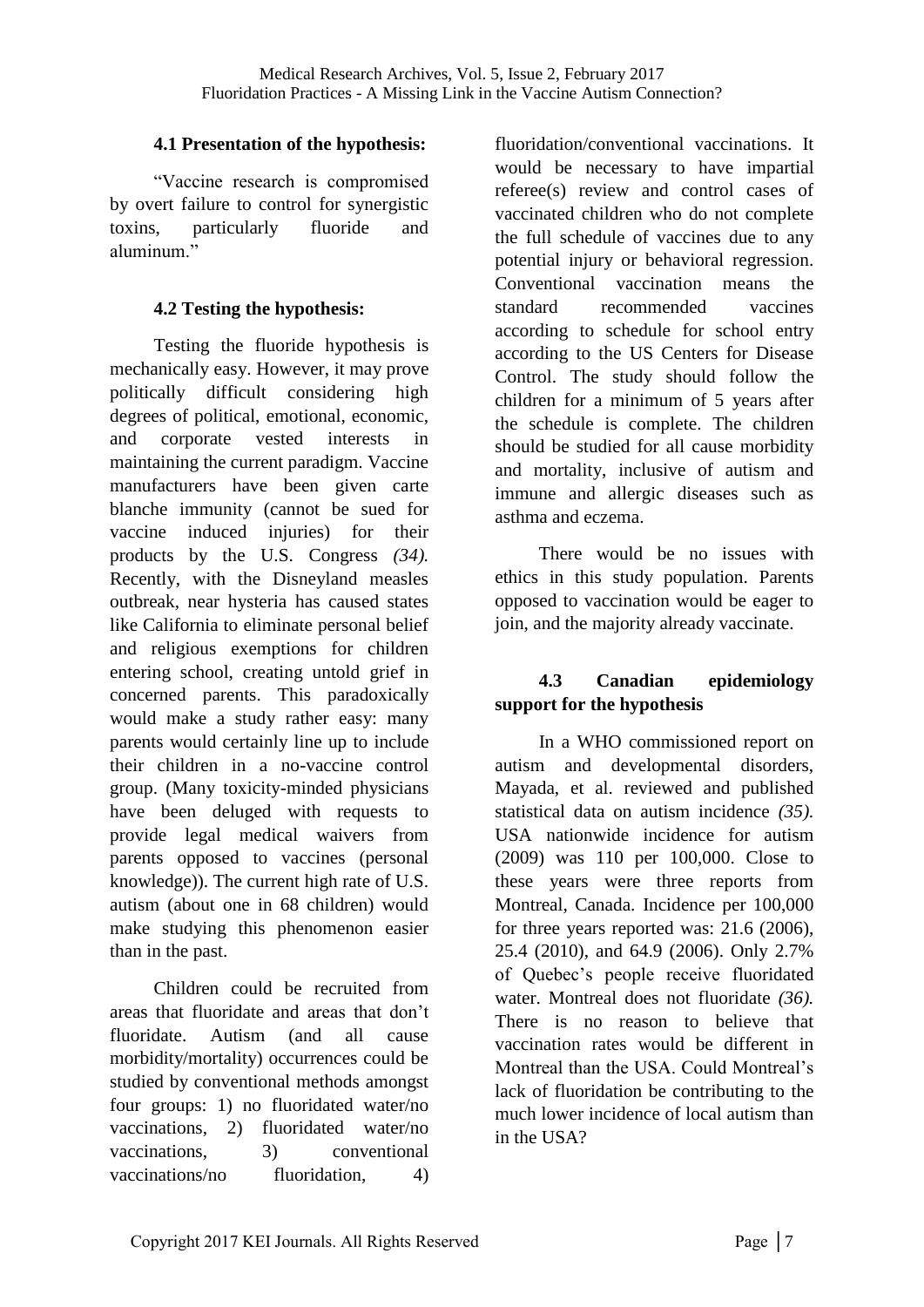### **4.4 Implications of the hypothesis**

With the emerging information on aluminum, safety studies using aluminum as placebo appear to be inherently seriously flawed, and perhaps biased. The hidden presence of fluoride in the mix could make a risky matter more dangerous. It is true that more boys suffer autism than girls. This hypothesis does not explain those observations, but should nevertheless not be necessary to do so. Males and females certainly differ in prevalence of diseases and may have inherent differences in physiological reactions to toxins. These differences may be explained, at least in part, by differences in hormone levels *(37).*

Currently there is a "dogfight" (as seen in California during the legislative hearings to remove parental discretions regarding vaccines) amongst those promoting and opposing mandatory vaccines for school, with "science" presented on both sides. (I attended the hearings where many hundreds of earnest parents lined up to oppose forced vaccination to enter schools, at a ratio of about 8:1 over those citizens favoring a vaccine mandate). But said pro vaccine "science" may be severely tainted (studies using adjuvants as "placebos" (The placebo had the same constituents as the active vaccine but without the vaccine antigen *(38)*.) This clear methodology flaw could place millions of children in harm's way. Studies with adjuvant "placebos" may be placing the public at significant risk, in this author's opinion, by tainting the current paradigm that vaccines are safe with obviously seriously flawed methodology.

Confirmation of this hypothesis could go far in explaining vaccine study discrepancies. Confirming a fluoride link as an independent potentiator of aluminum/vaccine injury, even aside from the little controlling for aluminum, would impeach much vaccine research for lack of indispensable controls. Governments are quickly mandating vaccinations, and ASD rates are skyrocketing. Kennedy, et. al., *(23),* made a strong case linking environmental toxins to infant mortality in the USA. It is only logical that the link would extend to less deadly medical issues, such as autism, as well.

There is evidence in the medical literature of a similar effect with another known toxic metal – lead. For years it was thought that bone sequestered lead, thereby protecting the body. Newer data indicates that bone lead is mobilized in osteoporosis creating a lead poisoning risk factor for the woman. Moreover, lead can be also mobilized during the demineralization of pregnancy and lactation *(39).* It is not simply a leap of faith to consider other environmental factors potentiating the toxic effects (or release/dissolution) of aluminum particles deposited in tissues by injection. As far back as 1988, Tennakone, et al. *(21)* warned, "Possibly hazardous levels of aluminum could get leached from cooking utensils if fluoridated water or fluoride rich foodstuffs are used." With all the solutes in the body, Tennakone's warnings could be an understatement for in vivo combination toxin effects.

This research is urgently needed to understand and perhaps prevent a multitude of needless potential vaccine injuries, which so far are poorly understood. A fluoride connection could help explain delayed vaccine injuries, and relate to alterations in the progressive aluminum accumulation described by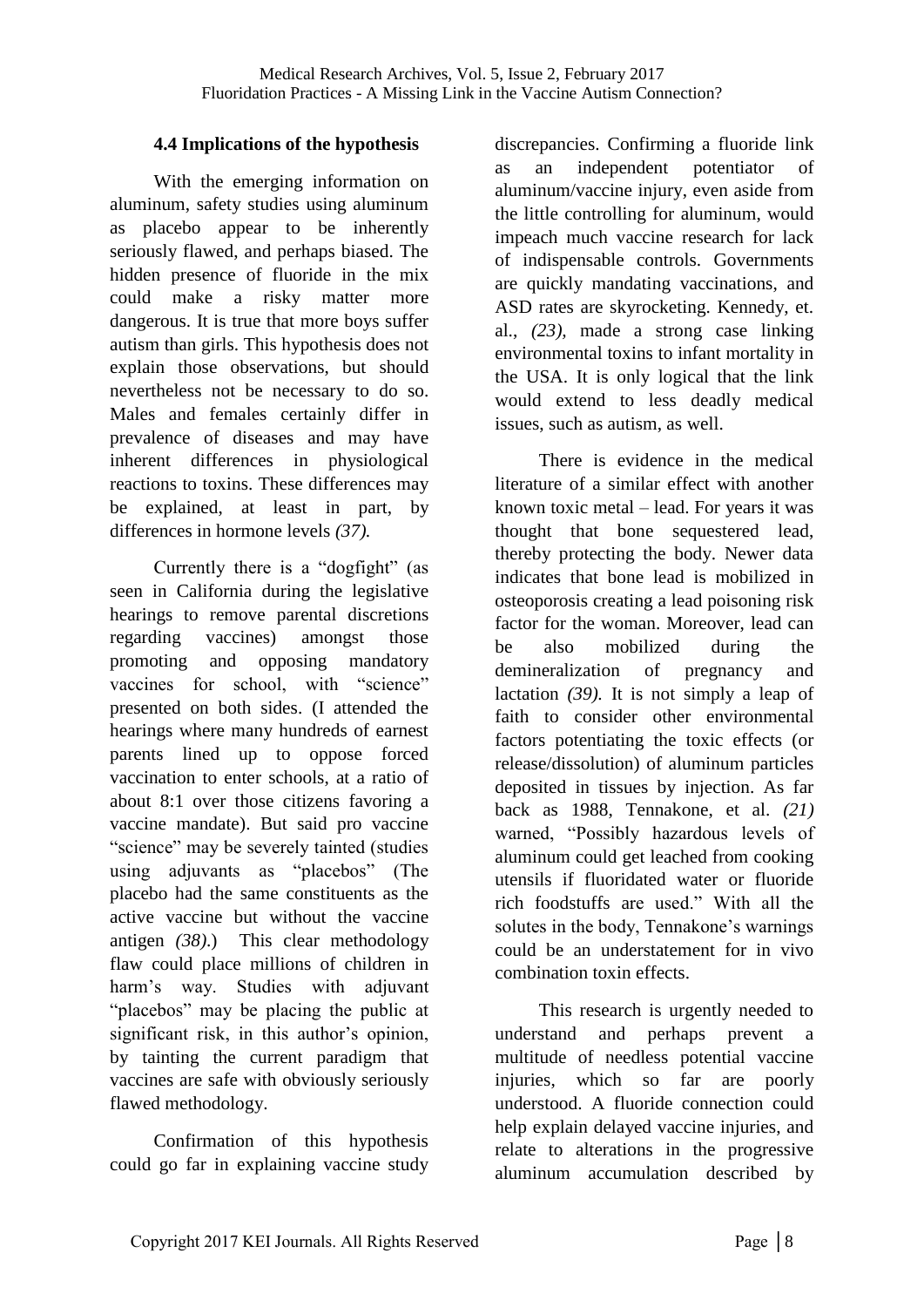Gherardi's group. Fluoride could obfuscate what would be an otherwise clear instigator of neurological injuries.

### **5.1 Conclusion**

Basic science suggests significant interaction between fluoride and aluminum, both known neurotoxins. The mix could be additive or worse – synergistic. One might be the bullet, the other, the trigger.

The fluoride/aluminum connection and possible synergy in ASD needs urgent further study, especially in light of the legal stampede to government-mandated vaccines (on top of the government imposition of fluoridation). Unless and until this research is done, all vaccine safety research omitting this control should be highly questioned.

## **Abbreviations:**

LD1: Lethal dose for 1% ASD: autism spectrum disorder SB 277: California Senate Bill 277 passed into law in 2015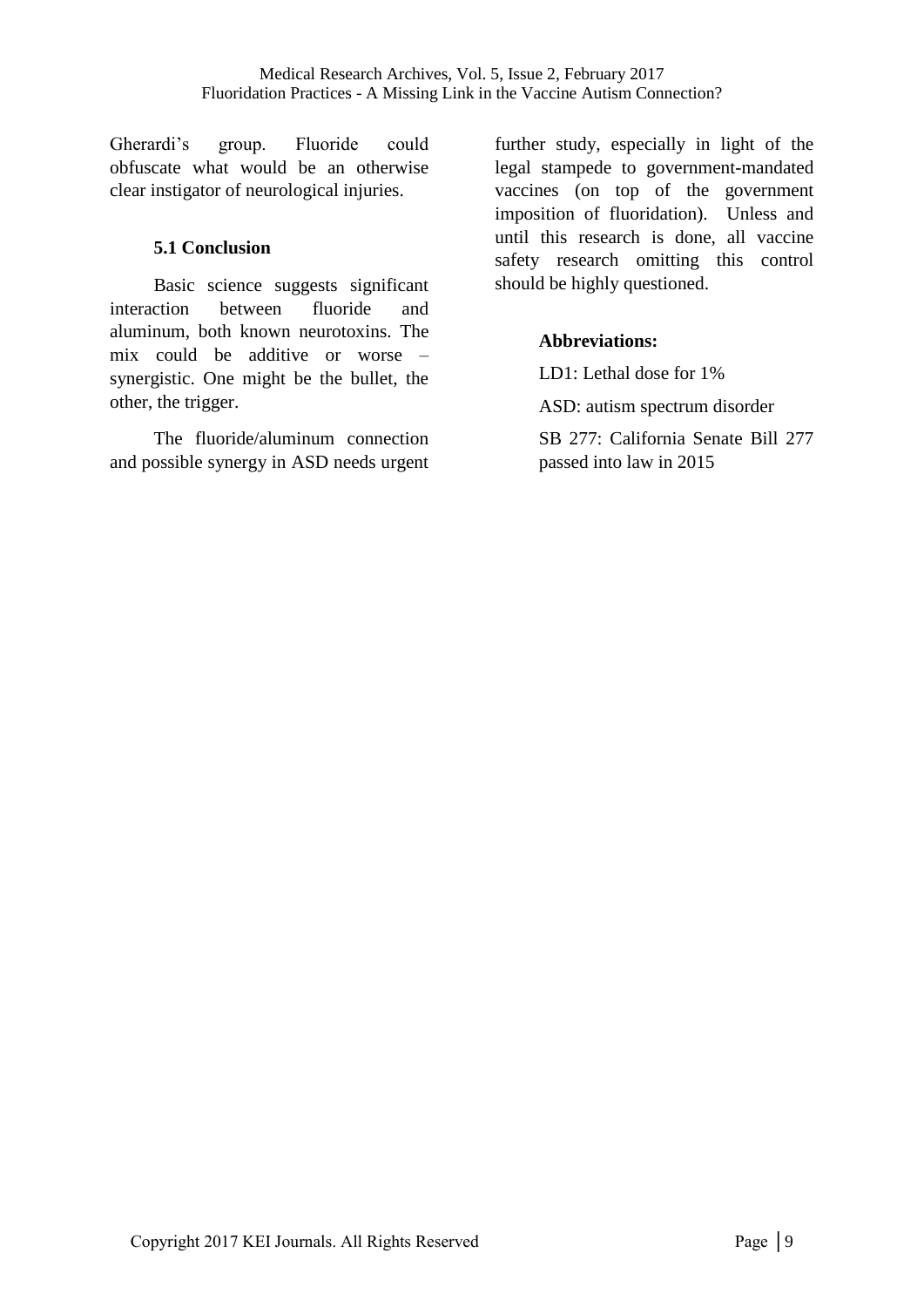### **References:**

- 1. Kern JK, Geier DA, Sykes LK, Haley BE, Geier MR, The relationship between mercury and autism: A comprehensive review and discussion. Trace Elem Med Biol. 2016 Sep;37:8- 24.
- 2. Plotkin, S., Section Editor, [Gerber,](http://cid.oxfordjournals.org/search?author1=Jeffrey+S.+Gerber&sortspec=date&submit=Submit) J.S., [Offit,](http://cid.oxfordjournals.org/search?author1=Paul+A.+Offit&sortspec=date&submit=Submit) PA, Vaccines and Autism: A Tale of Shifting Hypotheses, [Clinical Infectious Diseases](http://cid.oxfordjournals.org/) [2](http://cid.oxfordjournals.org/)008; [Volume 48, Issue 4:](http://cid.oxfordjournals.org/content/48/4.toc). 456-461.
- 3. National Academies Press (US); 2011 Aug 25 (http://www.ncbi.nlm. nih.gov/pubmed/24624471).
- 4. Schubert J, Riley EJ, Tyler SA. Combined effects in toxicology - a rapid systematic testing procedure: cadmium, mercury, and lead. J Toxicol Environ Health 1978; 4: 763– 776.
- 5. [http://www.accessdata.fda.gov/](http://www.accessdata.fda.gov/scripts/cdrh/cfdocs/cfcfr/CFRSearch.cfm?fr=201.323) [scripts/cdrh/cfdocs/cfcfr/CFRSearch.cf](http://www.accessdata.fda.gov/scripts/cdrh/cfdocs/cfcfr/CFRSearch.cfm?fr=201.323) [m?fr=201.323](http://www.accessdata.fda.gov/scripts/cdrh/cfdocs/cfcfr/CFRSearch.cfm?fr=201.323)
- 6. Aluminum Toxicity in Infants and Children, Committee on Nutrition, American Academy of Pediatrics, Pediatrics Volume 97, Number 3 March, 1996, pp. 413-416.
- 7. Shaw CA1, Tomljenovic L. Aluminum in the central nervous system (CNS): toxicity in humans and animals, vaccine adjuvants, and autoimmunity. Immunol Res. 2013; Jul;56(2-3):304-16.
- 8. Tomljenovic L1, Shaw CA. Do aluminum vaccine adjuvants contribute to the rising prevalence of autism? J Inorg Biochem. 2011; Nov;105(11):1489-99.
- 9. [Gherardi, R.,](http://frontiersin.org/people/u/120106) Eidi, H., Crépeaux, G., [Authier,](http://frontiersin.org/people/u/132981) F., [Cadusseau,](http://frontiersin.org/people/u/180891) J.,

Biopersistence and brain translocation of aluminum adjuvants of vaccines. Front. Neurol., 05 February 2015.

- 10. Inbar, R., Weiss, R., Tomljenovic, L., Arango, MT, Deri, Y., Shaw, C., Chapman, J., Blank, M., Shoenfeld, Y., Behavioral abnormalities in female mice following administration of aluminum adjuvants and the human papillomavirus (HPV) vaccine Gardasil, Immunol Res (2016). doi:10.1007/s12026-016-8826-6.
- 11. Miller, N., Aluminum in childhood vaccines is Unsafe. Journal of American Physicians and Surgeons Volume 21 Number 4 Winter 2016.
- 12. Perricone, C., Colafrancesco, S., Mazor R., Autoimmune/inflammatory syndrome induced by adjuvants (ASIA) 2013: Unveiling the pathogenic, clinical and diagnostic aspects. *J Autoimmun* 2013;47(Dec):1- 16.
- 13. Choi, A., Guifan, S., Zhang, Y., Grandjean, P., Developmental Fluoride Neurotoxicity: A Systematic Review and Meta-Analysis. Environ. Health Perspectives, October 2012, vol. 120, issue 10.
- 14. Choi AL, Zhang Y, Sun G, Bellinger DC, Wang K, Yang XJ, Li JS, Zheng Q, Fu Y, Grandjean P. Lifetime fluoride exposure and cognitive functions in Chinese children. Association of lifetime exposure to fluoride and cognitive functions in Chinese children: a Pilot Study. Neurotoxicol Teratol. 2015; Jan-Feb; 47:96-101. (And, Fluoride 48(2)179- 180 April-June 2015.)
- 15. Kaur T, Bijarnia RK, Nehru B., [Effect](http://fluoridealert.org/studytracker/17907/)  [of concurrent chronic exposure of](http://fluoridealert.org/studytracker/17907/)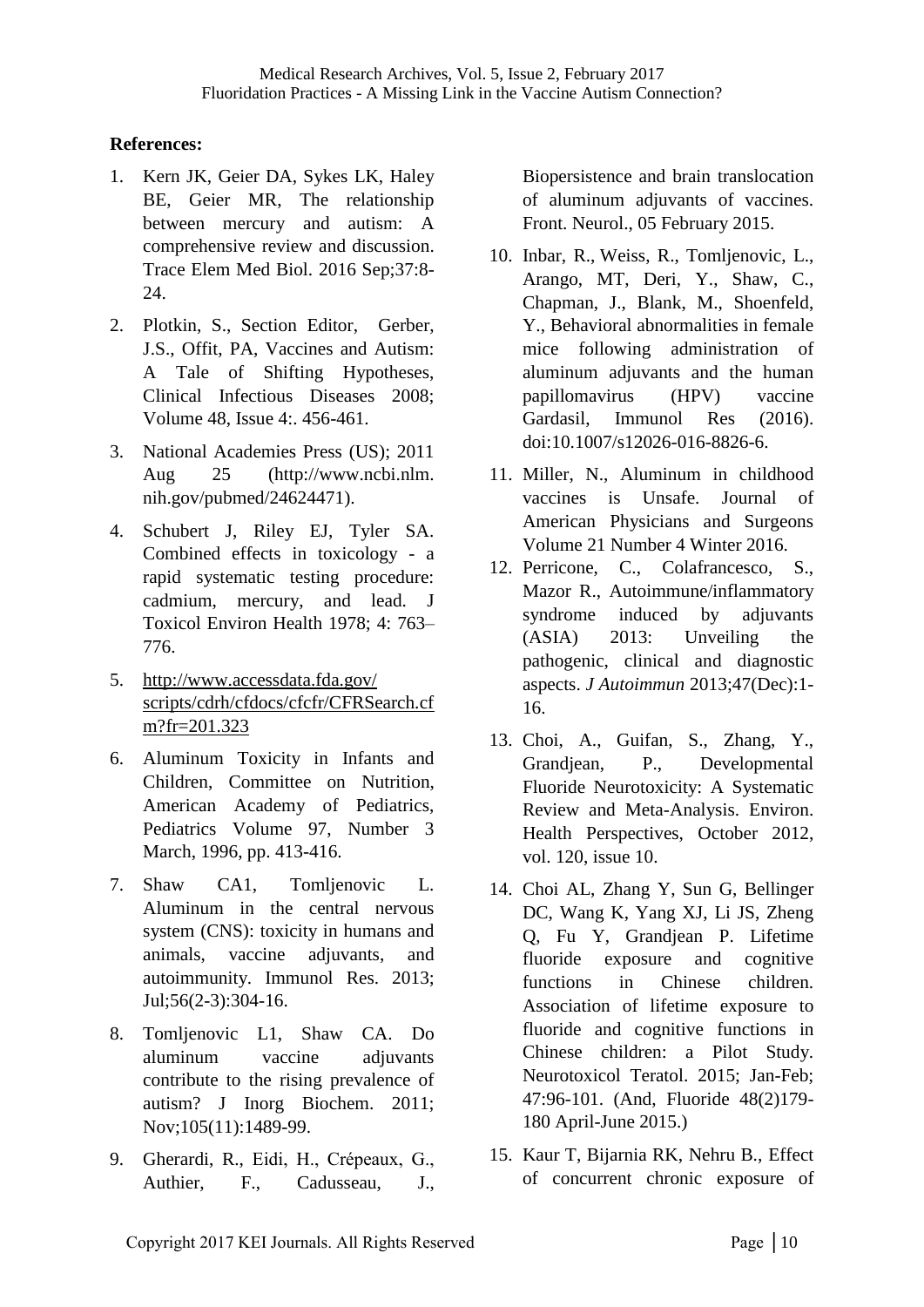fluoride and aluminum on rat brain. Drug & Chem. Toxicol. (2009); 32(3): 215-21.

- 16. https://www.cdc.gov/ncbddd/adhd/ diagnosis.html
- 17. Malin AJ, Till C., Exposure to fluoridated water and attention deficit hyperactivity disorder prevalence among children and adolescents in the United States: an ecological association. Environ Health. 2015 Feb 27;14:17.
- 18. Varner JA, Jensen KF, Horvath W, Isaacson RL. Chronic administration of aluminum-fluoride or sodiumfluoride to rats in drinking water: alterations in neuronal and cerebrovascular integrity. Brain Res. 1998; Feb 16;784(1-2):284-98.
- 19. https://bioforumconf.com/chemistry\_ abs/outofhtml/80th\_meeting/reactions offl\_magal\_saphier.html
- 20. https://cameochemicals.noaa.gov/ chemical/9070
- 21. Tennakone K, Wickramanayake S, Fernando CA., Aluminium contamination from fluoride assisted dissolution of metallic aluminium. Environ Pollut. 1988;49(2):133-43.
- 22. Maas RP, Patch SC, Christian AM, Coplan MJ. Effects of fluoridation and disinfection agent combinations on lead leaching from leaded-brass parts. Neurotoxicology. 2007; Sep;28(5):1023-31. Epub 2007 Jun 30.
- 23. Kennedy D, Seneff S, Davidson RM, Oller Jr JW, Haley BE, et al. Environmental Toxicants and Infant Mortality in the USA. Peertechz J Biol Res Dev. 2016; 1(1): 036-061.
- 24. Becker, K., Autism and Urbanization. Am J Public Health. 2010 July; 100(7): 1156–1157
- 25. Philippe Grandjean, Philip J Landrigan Neurobehavioural effects of developmental toxicity. *Lancet Neurol.* 2014; 13: 330–38.
- 26. Choi, A., Sun, G.,, Zhang, Y., Grandjean, P. *Environ* Developmental Fluoride Neurotoxicity: A Systematic Review and Meta-Analysis. *Health Perspect*; DOI:10.1289/ehp.1104912.
- 27. Malin AJ, Till C. Exposure to fluoridated water and attention deficit hyperactivity disorder prevalence among children and adolescents in the United States: an ecological association. Environ Health. 2015; 14: 17. (And Fluoride 48(2)i-ii April-June 2015.)
- 28. Van Meter, K., Christiansen, L., Delwhiche, L, et al., Geographic Distribution of Autism in California: A Retrospective Birth Cohort. Autism Res. 2010 Feb; 3(1): 19–29.
- 29. http://timesofindia.indiatimes.com/ city/ahmedabad/Autism-is-not-adisease/articleshow/19333810.cms
- 30. http://www.fda.gov/downloads/ BiologicsBloodVaccines/Vaccines/Ap provedProducts/UCM111263.pdf
- 31. Bach, JF., "The Effect of Infections on Susceptibility to Autoimmune and Allergic Diseases," NEJM 2002; Vol. 347:911-920, September 19, 2002.
- 32. Schmitz, R., Poethko-Müller, Sabine Reiter, S., Schlaud, M., Vaccination Status and Health in Children and Adolescents. Findings of the German Health Interview and Examination Survey for Children and Adolescents (KiGGS). Dtsch Arztebl Int. 2011 Feb;